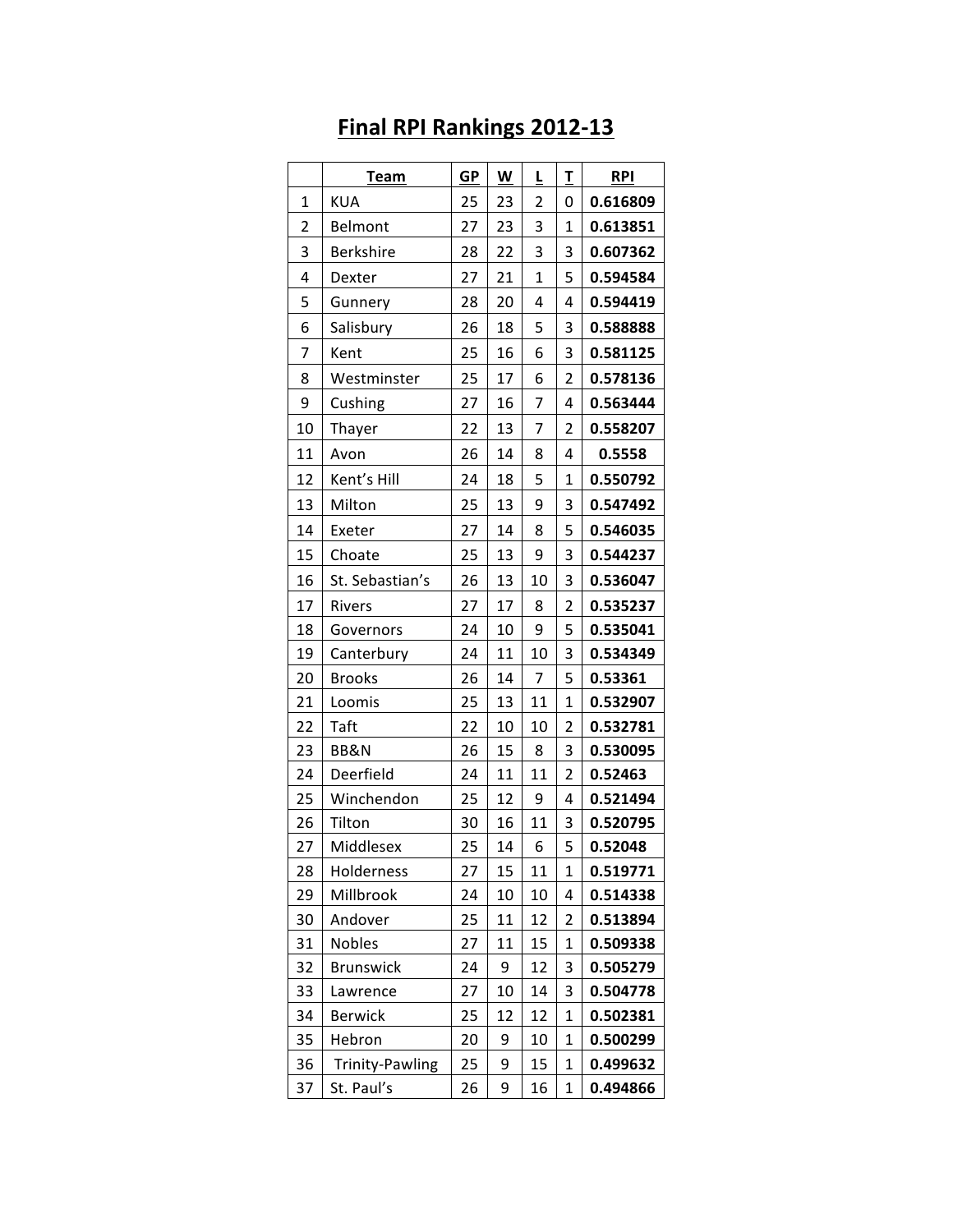| 38 | <b>NMH</b>       | 26 | 9            | 16 | $\mathbf{1}$   | 0.492449 |
|----|------------------|----|--------------|----|----------------|----------|
|    | Albany           |    |              |    |                |          |
| 39 | Academy          | 26 | 11           | 15 | 0              | 0.491405 |
| 40 | Proctor          | 28 | 9            | 16 | 3              | 0.477021 |
| 41 | Tabor            | 26 | 7            | 18 | $\overline{1}$ | 0.47436  |
| 42 | <b>Brewster</b>  | 23 | 8            | 13 | $\overline{2}$ | 0.473526 |
| 43 | St. Georges      | 24 | 9            | 11 | 4              | 0.471604 |
| 44 | <b>Hotchkiss</b> | 25 | 6            | 19 | 0              | 0.470546 |
| 45 | St. Marks        | 27 | 10           | 15 | $\overline{2}$ | 0.469494 |
| 46 | New Hampton      | 24 | 7            | 14 | 3              | 0.459873 |
| 47 | Moses Brown      | 15 | 8            | 7  | 0              | 0.458594 |
| 48 | Groton           | 25 | 7            | 16 | $\overline{2}$ | 0.45406  |
| 49 | Vermont          | 22 | 7            | 14 | $\mathbf{1}$   | 0.443918 |
| 50 | Pomfret          | 24 | 4            | 19 | $\mathbf{1}$   | 0.44126  |
| 51 | Williston        | 26 | 4            | 21 | $\mathbf{1}$   | 0.437996 |
| 52 | Hoosac           | 19 | 6            | 12 | $\mathbf{1}$   | 0.434364 |
| 53 | Kingswood Ox.    | 21 | 4            | 16 | $\mathbf{1}$   | 0.41536  |
| 54 | Roxbury Latin    | 23 | 6            | 17 | 0              | 0.41344  |
|    | Rye Country      |    |              |    |                |          |
| 55 | Day              | 9  | 3            | 4  | $\overline{2}$ | 0.409782 |
| 56 | Worcester        | 24 | 7            | 16 | $\mathbf{1}$   | 0.405787 |
| 57 | <b>NYA</b>       | 23 | 5            | 18 | 0              | 0.403958 |
| 58 | King low         | 7  | 4            | 3  | 0              | 0.399849 |
| 59 | Portsmouth       | 20 | 6            | 14 | 0              | 0.391619 |
| 60 | Pingree          | 27 | 4            | 22 | 1              | 0.38682  |
| 61 | St. Tom Moore    | 14 | 3            | 11 | 0              | 0.357108 |
| 62 | Hamden Hall      | 2  | $\mathbf{1}$ | 1  | 0              | 0.329716 |
| 63 | Harvey           | 11 | $\mathbf{1}$ | 10 | 0              | 0.290427 |